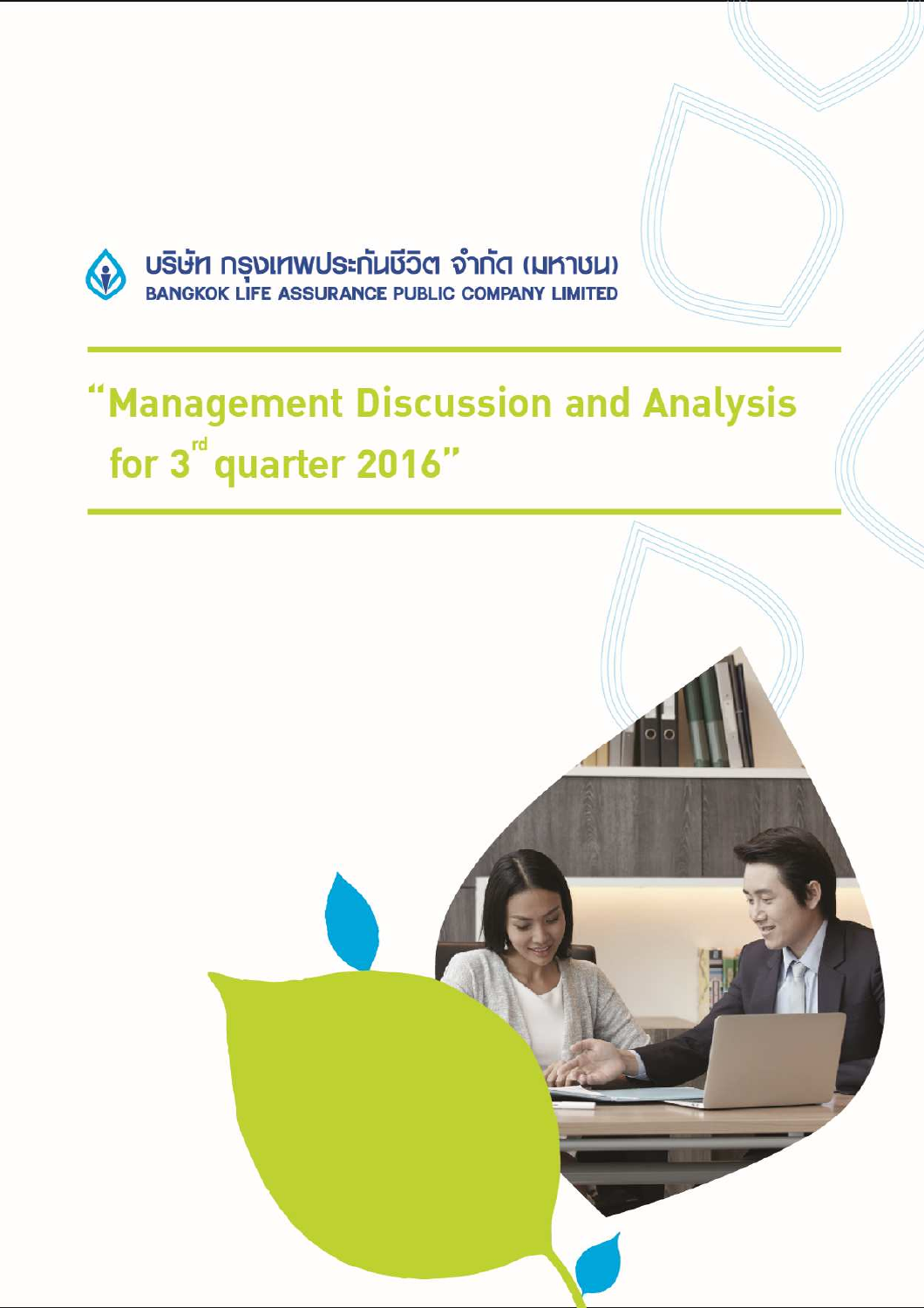## **Summary**

In the third quarter of 2016, the Company had a profit of 615 million baht, compared to a loss of 785 million baht posted in the third quarter of 2015. An important factor in the profit increase was that the Company had to set aside an additional LAT reserve in the third quarter of 2015 the year in a sum of 2.28 billion baht while in the third quarter of 2016, the Company set aside an additional LAT reserve in a sum of 824 million baht.

In the 9 month-period of 2016, the Company posted a profit in a sum of 3.13 billion baht, compared to a profit of 1.83 billion baht in the 9-month period of 2015. LAT reserve was 1.68 billion baht and 2.28 billion baht in 2016 and 2015 respectively. In addition, due to the favorable capital market conditions, the Company obtained a 2.68-billion-baht profit from selling its securities in 2016, compared to 1.15 billion baht in the same period of the previous year.

If the Company adjusted its investments in bonds and contractual liabilities to reflect their market value, it would post a net loss of 901 million baht and a net profit of 3.99 billion baht for the third quarter of 2016 and the 9-month period of 2016 respectively. (2015: 835 million baht and 2.07 billion baht respectively)

Regarding the Company's solvency, the Company's capital adequacy ratio (CAR) as of the third quarter of 2016 was 284%, a decrease from 309% at the end of 2015. This ratio is two times greater than 140% which is the minimum level required by the Office of Insurance Commission (OIC).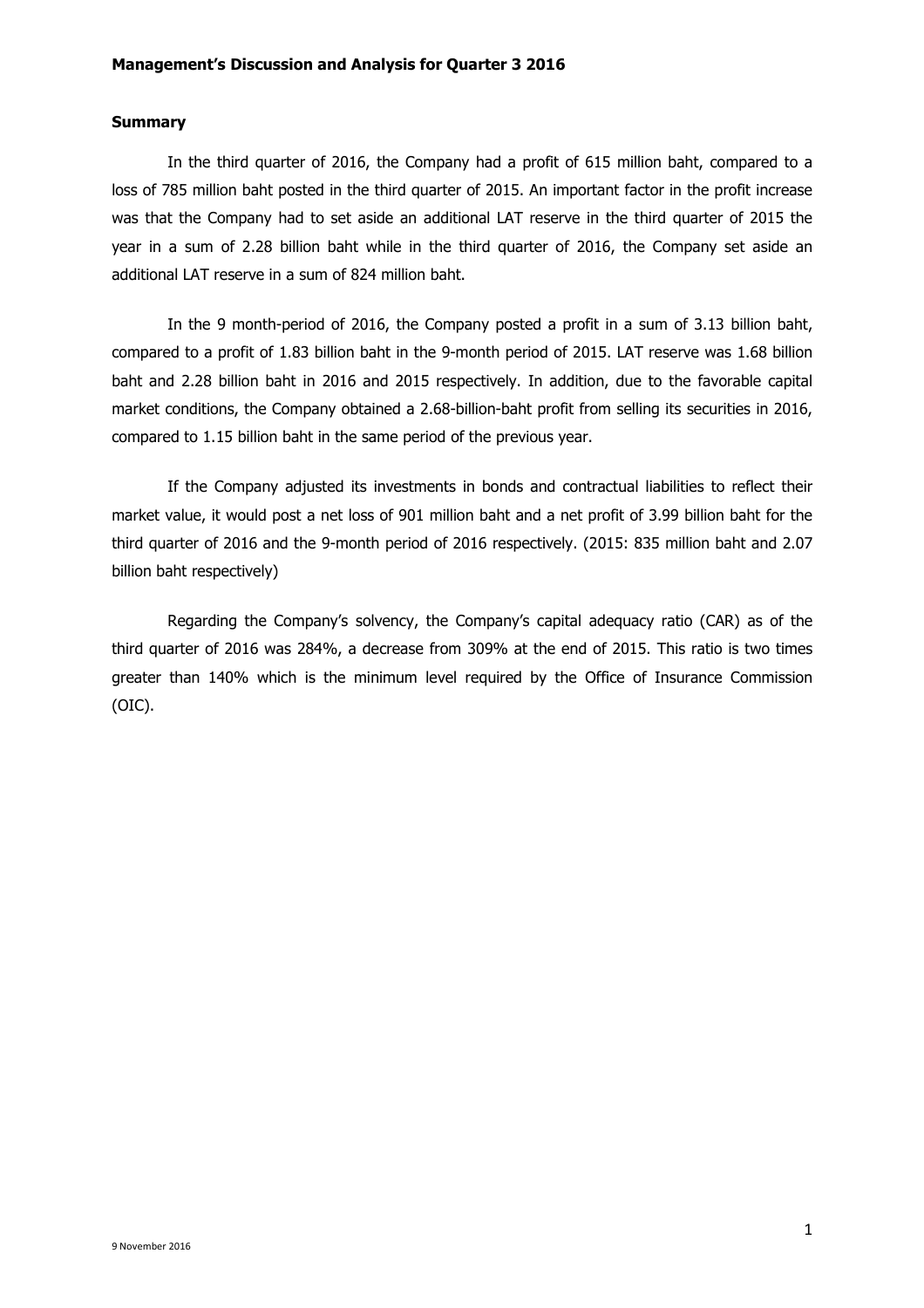# **Operating Performance**

# **Table 1**: Operating Result Summary

| <b>Statement of income</b>           |           | <b>Ouarter</b> |         | <b>9 months periods</b> |         |           |         |       |
|--------------------------------------|-----------|----------------|---------|-------------------------|---------|-----------|---------|-------|
| <b>Unit: Million</b>                 | 3/2016    | 3/2015         | %YoY    | 2016                    |         | 2015      |         | %YoY  |
| Revenues                             |           |                |         |                         |         |           |         |       |
| Net premiums earned                  | 9,001     | 8,315          | 8%      | 29,290                  | 100%    | 31,127    | 100%    | $-6%$ |
| Net investment income, Gains on      |           |                |         |                         |         |           |         |       |
| investments and Gains on revaluation | 3,555     | 2,740          | 30%     | 10,533                  | 36%     | 8,715     | 28%     | 21%   |
| Other income                         | 82        | 64             | 28%     | 278                     | $1\%$   | 246       | $1\%$   | 13%   |
| <b>Total revenues</b>                | 12,639    | 11,120         | 14%     | 40.101                  | 137%    | 40,088    | 129%    | 0%    |
| Expenses                             |           |                |         |                         |         |           |         |       |
| Underwriting expenses                | (11, 554) | (11, 733)      | $-2%$   | (35,176)                | $-120%$ | (36.677)  | $-118%$ | $-4%$ |
| Operating expenses                   | (426)     | (459)          | $-7%$   | (1,270)                 | $-4%$   | (1, 336)  | $-4%$   | $-5%$ |
| <b>Total expenses</b>                | (11,980)  | (12, 192)      | $-2%$   | (36, 447)               | $-124%$ | (38, 013) | $-122%$ | $-4%$ |
| <b>Earning before tax</b>            | 659       | (1,072)        | 161%    | 3,655                   | 12%     | 2,075     | 7%      | 76%   |
| Tax                                  | (45)      | 287            | $-116%$ | (529)                   | $-2%$   | (248)     | $-1\%$  | 114%  |
| <b>NI</b>                            | 615       | (785)          | 178%    | 3,126                   | 11%     | 1,827     | 6%      | 71%   |

# Premium Income

In the third quarter of 2016, net premiums written<sup>1</sup> increased by 8%. They amounted to 9.00 billion baht. Such increase was mainly contributed to by increased renewal year premiums.

In the third quarter of 2016, first year premiums decreased by 14%, amounting to 2.63 billion baht, while in the third quarter of 2015, the Company earned 3.04 billion baht in first year premiums. Well-selling products in the third quarter of 2016 were long-term protection plans. Renewal year premiums in the third quarter of 2016 grew by 21%.

 Bancassurance channel was the Company's main channel in the third quarter of 2016 and 2015. Its total premiums represented 61% of the total premiums earned from all channels, while that of agent channel was 36%.

First year premiums in the 9-month period of 2016 amounted to 7.04 billion baht, a 5% increase from 6.73 billion baht in same period of 2015.

Total premiums of the 9-month period of 2016 amounted to 30.21 billion baht, down 5%. The proportions of premiums from bancassurance and agent channels to total premiums were 64% and 32% respectively. (2015: 68% and 29% respectively)

 $\overline{a}$ 

 $^1$  Net premiums written = first year premiums + renewal year premiums - premiums ceded ± unearned premium reserves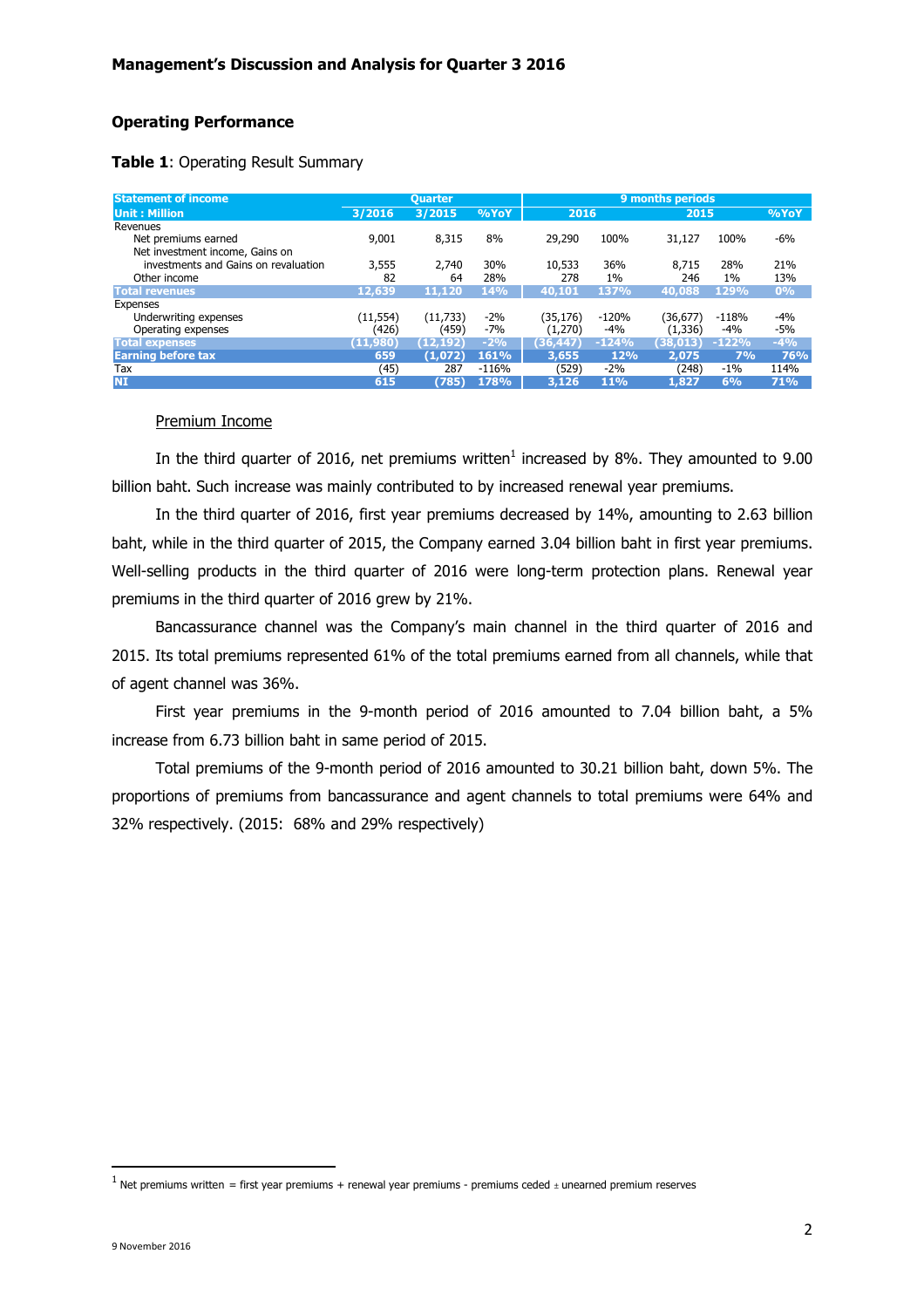|                            | 2016             |           |                  | 2015      | <b>Increase/Decrease</b> |           |  |
|----------------------------|------------------|-----------|------------------|-----------|--------------------------|-----------|--|
|                            | <b>Quarter 3</b> | Jan - Sep | <b>Quarter 3</b> | Jan - Sep | <b>Quarter 3</b>         | Jan - Sep |  |
| Bancassurrance channel     | 2,025            | 5,295     | 2,657            | 5,524     | $-24%$                   | $-4%$     |  |
| Agents and brokers channel | 542              | 1,403     | 321              | 965       | 69%                      | 45%       |  |
| Other channel              | 58               | 345       | 58               | 244       | $0\%$                    | 41%       |  |
| <b>Total</b>               | 2,626            | 7,043     | 3,037            | 6,734     | $-14%$                   | 5%        |  |

## **Table 2**: First year premiums by channel

## **Table 3**: Total premium by channel

|                            | 2016             |           | 2015      |           | <b>Increase/Decrease</b> |           |  |
|----------------------------|------------------|-----------|-----------|-----------|--------------------------|-----------|--|
|                            | <b>Quarter 3</b> | Jan - Sep | Quarter 3 | Jan - Sep | <b>Quarter 3</b>         | Jan - Sep |  |
| Bancassurrance channel     | 5,604            | 19,386    | 5,155     | 21,605    | 9%                       | $-10%$    |  |
| Agents and brokers channel | 3,302            | 9,602     | 3,056     | 9,194     | 8%                       | 4%        |  |
| Other channel              | 259              | 1,219     | 224       | 1,051     | 16%                      | 16%       |  |
| <b>Total</b>               | 9,165            | 30,207    | 8,435     | 31,850    | 9%                       | $-5%$     |  |

# **Table 4** : Premium of each channel to total premium ratio

|                            |                  | 2016      |                  | 2015      |
|----------------------------|------------------|-----------|------------------|-----------|
|                            | <b>Quarter 3</b> | Jan - Sep | <b>Quarter 3</b> | Jan - Sep |
| Bancassurrance channel     | 61%              | 64%       | 61%              | 68%       |
| Agents and brokers channel | 36%              | 32%       | 36%              | 29%       |
| Other channel              | 3%               | 4%        | 3%               | 3%        |
| <b>Total</b>               | 100%             | 100%      | 100%             | 100%      |

# Investment Income

# **Table 5**: Investment income

|                            | <b>Quarter</b> |        |               |         | 9 months periods |       |               |       |
|----------------------------|----------------|--------|---------------|---------|------------------|-------|---------------|-------|
| <b>Unit: Million</b>       | 3/2016         | 3/2015 | <b>Change</b> | %YoY    | 2016             | 2015  | <b>Change</b> | %YoY  |
| Net investment income      | 2,797          | 2,650  | 147           | 6%      | 8.013            | 7,501 | 513           | 7%    |
| Gain on investment         | 810            | 54     | 756           | 1410%   | 2,684            | 1,149 | 1,534         | 134%  |
| Gain (loss) on revaluation | (51)           | 37     | (89)          | $-239%$ | (163)            | 65    | (229)         | -350% |
| <b>Total</b>               | 3,555          | 2,740  | 815           | 30%     | 10,533           | 8,715 | 1.819         | 21%   |

In the third quarter of 2016, net investment income was 2.80 billion baht. Gains on investments were 810 million baht and losses on revaluation were 51 million baht. Total investment income amounted to 3.56 billion baht, an increase by 851 million baht or 30% from the same period of the previous year.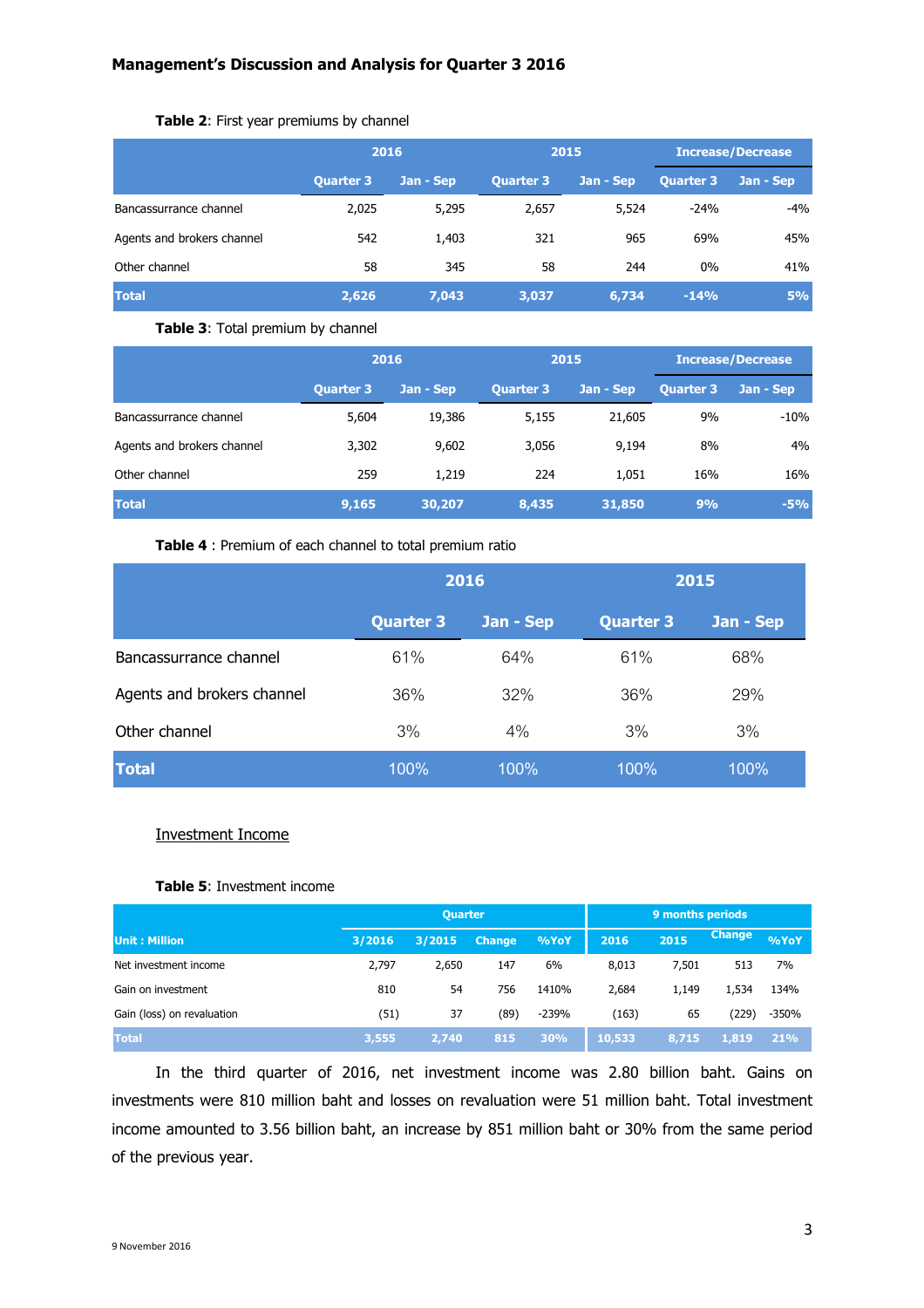# **Management's Discussion and Analysis for Quarter 3 2016**

In the 9-month period of 2016, net investment income was 8.01 billion baht. Gains on investments were 2.68 billion baht and losses on revaluation were 163 million baht. Total investment income amounted to 10.53 billion baht, an increase by 1.82 billion baht or 21% from the same period of the previous year.

The rate of return on investment for 2016 increased to 5.81% from 5.30% in 2015. The rates of return on investment including revaluation surplus on available-for-sale securities --consisting of stocks and corporate bonds-- were 4.71% and 7.66% in 2015 and 2016 respectively.

# Expenses

The details for the third quarter of 2016 were as follows:

1. Underwriting expenses in the third quarter of 2016 decreased by 2% or 179 million baht, from 11.73 billion baht in 2015 to 11.55 billion baht in 2016.

- 1) The item "Life policy reserves increase from prior periods" decreased by 4% due to a decrease in LAT reserve<sup>2</sup>. In the third quarter of 2016, the Company recorded an additional LAT reserve in a sum of 824 million baht. (2558: 2.28 billion baht) The ratio of life insurance reserve (before LAT reserve) to net premiums earned in 2016 was 68%, compared to 60% in 2015.
- 2) Benefit payments under life policies and claims payments increased by 2%. They can be divided into:
	- Policy benefits payments increased by 49 million baht or 1%. The increase was mainly contributed to by a 16% increase in benefits payment by 158 million baht and a 3% increase in surrender by 33 million baht. However, maturity benefits decreased by 141 million baht or 20%.
	- Claims and loss adjustment expenses increased by 32 million baht or 10%.
- 3) Commissions and brokerage increased by 59 million baht or 9% from 669 million baht in 2015 to 727 million baht in 2016. Such increase in commissions was also because premium written increased and commissions for some products have been revised upward.

2. Operating expenses of the third quarter of 2016 decreased by 7% or 32 million baht from 458 million baht in 2015 to 426 million baht in 2016 due to the Company's cost reduction policy.

The details for the 9-month period of 2016 were as follows:

1. Underwriting expenses in the 9-month period of 2016 decreased by 4% or 1.50 billion baht from 36.68 billion baht in 2015 to 35.18 billion baht in 2016.

1) The item "Life policy reserves increase from prior periods" decreased by 16%. In 2016 premiums decreased while maturity and policy benefits payments largely increased. As a result, reserves decreased. Moreover, LAT reserve decreased because of the new method that has been implemented since the second quarter. The Company set an additional LAT reserve in a sum of 1.68 billion baht during the 9-month period (2015: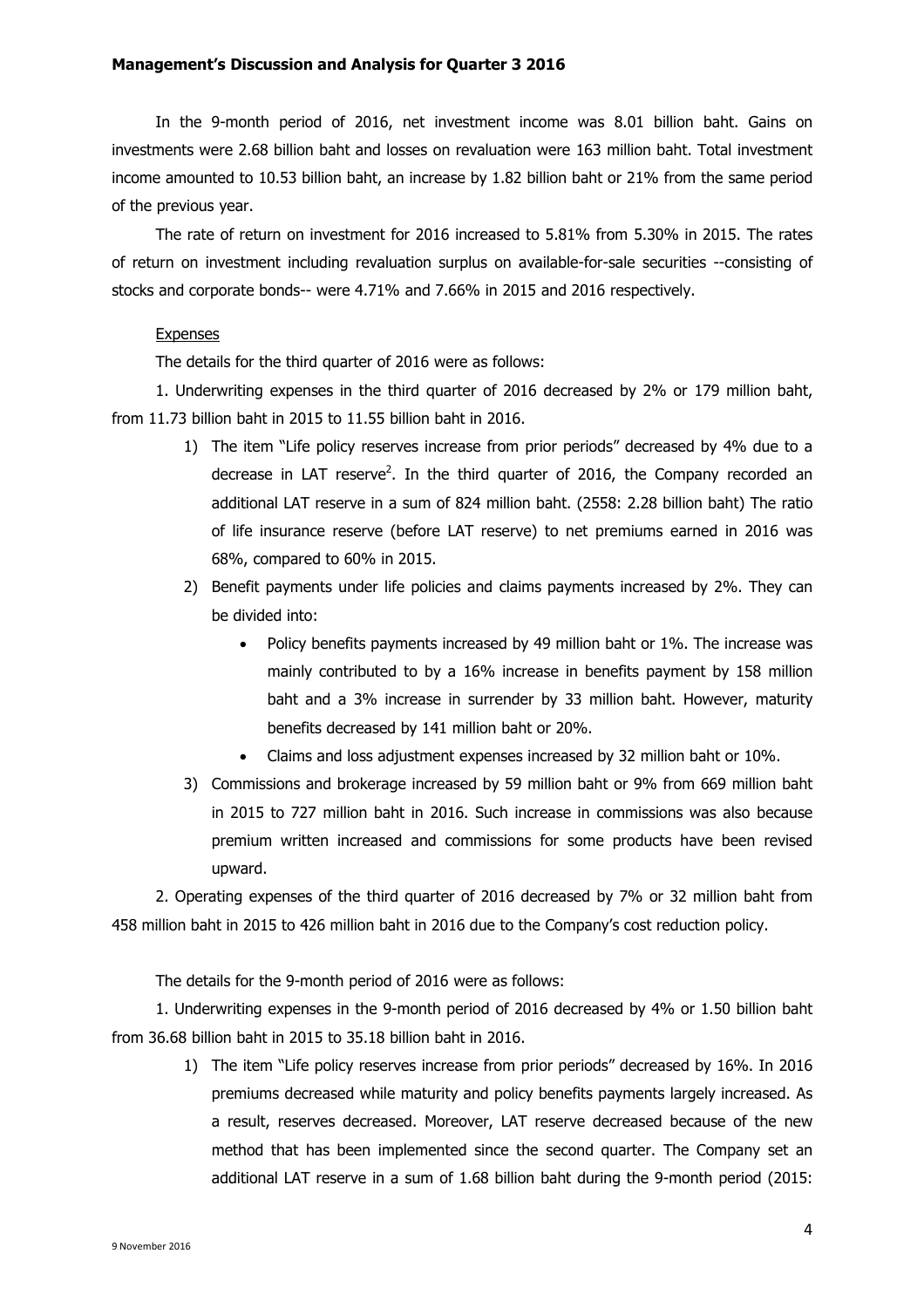2.28 billion baht). The ratio of life policy reserves (before LAT reserve<sup>2</sup>) to net premiums written in 2016 was 58% while that of 2015 was 64%.

- 2) Benefit payments under life policies and claims payments increased by 15%. They can be divided into:
	- Benefit payments under life policies increased by 1.80 billion baht or 17%. The increase was mainly contributed to by an increase in maturity benefits by 707 million baht or 45% and an increase in surrender benefits by 504 million baht or 13%
	- Claims and loss adjustment expenses decreased by 26 million baht or 3%.
- 3) Commissions and brokerage increased by 211 million baht or 10% from 2.14 billion baht in 2015 to 2.35 billion baht in 2016. Such increase in commissions was because commissions for some products have been revised upward.

2. Operating expenses of the 9-month period of 2016 decreased by 5% or 66 million baht from 1.34 billion baht in 2015 to 1.27 billion baht in 2016 as a result of the Company's cost reduction policy.

# Profit for the Period for Separate Financial Statement

The Company posted a profit for the third quarter of 2016 in a sum of 615 million baht. It increased by 1.40 billion baht or 178% from a 785-million-baht loss posted in the third quarter of 2015. This was contributed to by an 8% increase in net premiums written, a 30% increase in investment income, a 2% decrease in underwriting expenses, a lower amount of LAT reserve, and a 7% decrease in operating expenses according to the cost reduction policy.

The Company posted a profit for the 9-month period of 2016 in a sum of 3.13 billion baht, a 71% or 1.30-billion-baht increase from a 1.83-billion-baht profit posted in the third quarter of 2015. Although net premiums written decreased by 6%, investment income rose by 21% and underwriting expenses decreased by 4%. Such decrease in underwriting expenses was less than the decrease in net premiums written as the amount of reserve recorded this year was 1.68 million baht. Operating expenses decreased by 5% according to the cost reduction plan.

## Profit for the Period for Consolidated Financial Statement

The consolidated financial statement for the third quarter of 2016 posted a profit of 609 million baht. It increased from a 786-million-baht loss posted for the third quarter of 2015 by 1.40 billion baht or 177%, as explained in the separate financial statement part. The consolidated operating result included the losses posted by BLA Insurance Broker Co., Ltd. ("BLAIB") of which the Company holds a 99% stake and Bangkok Life Assurance (Cambodia) Plc. of which the Company holds a 52% stake.

l

 $^2$  LAT reserve is an additional reserve which is set aside in the event that the life policy reserve recorded in the financial statements is lower than the reserve calculated for liability adequacy test.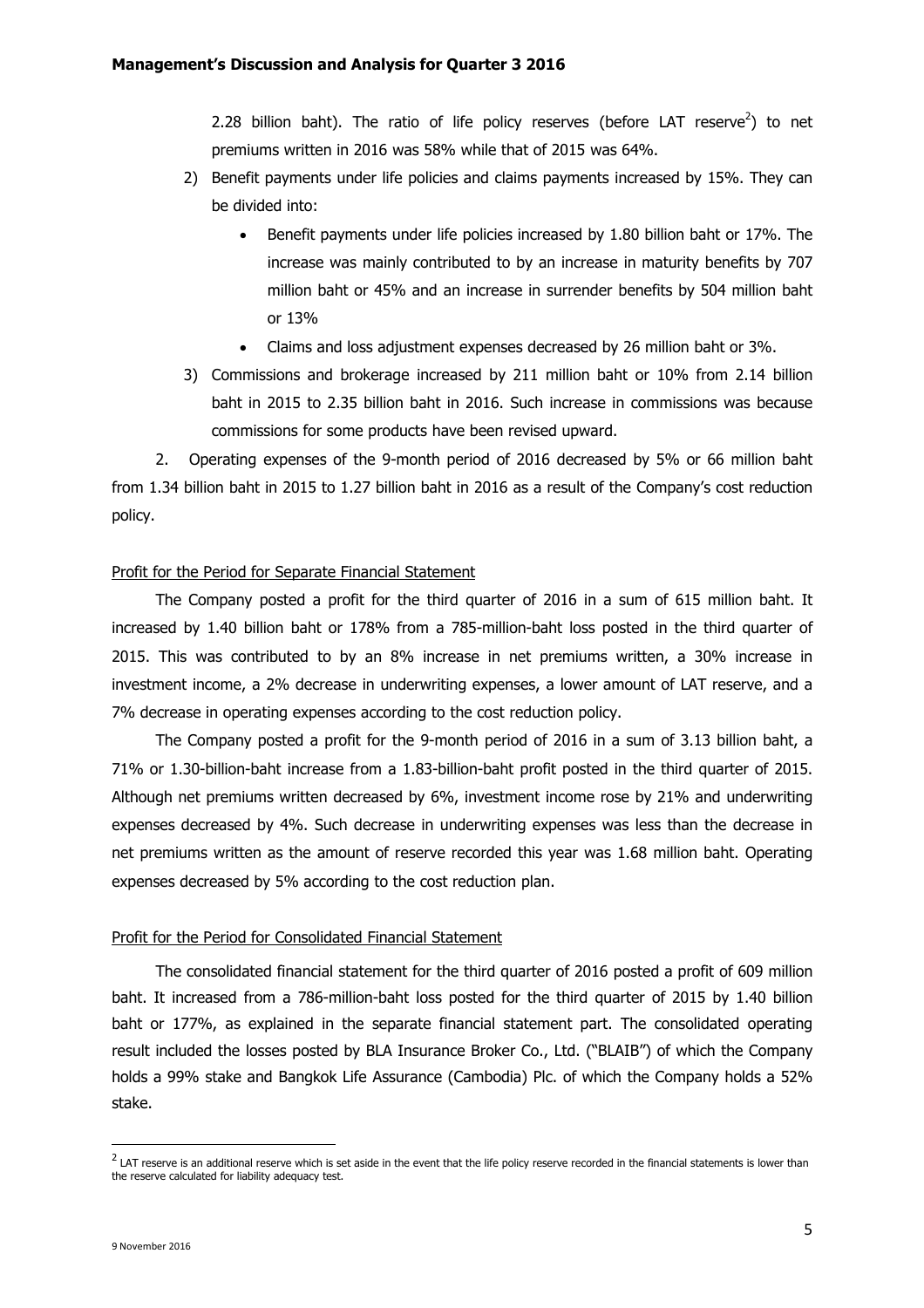The consolidated financial statement for the 9-month period of 2016 posted a profit of 3.11 billion baht. It increased from a 1.82-billion-baht profit posted for the 9-month period of 2015 by 1.28 billion baht or 70%, as explained in the separate financial statement part. The consolidated operating result included the losses posted by BLA Insurance Broker Co., Ltd. ("BLAIB") of which the Company holds a 99% stake and Bangkok Life Assurance (Cambodia) Plc. of which the Company holds a 52% stake respectively.

# **Financial Position Summary**

#### **Table 5** : Financial Position Summary

| <b>Financial Position</b>           | As at 30 Sep 2016 |       | As at 31 Dec 2015 |       | <b>Change</b> |               |
|-------------------------------------|-------------------|-------|-------------------|-------|---------------|---------------|
| <b>Unit: Million</b>                |                   |       |                   |       |               | $\frac{9}{6}$ |
| Assets                              |                   |       |                   |       |               |               |
| Cash and cash equivalents           | 8,925             | 3%    | 7,088             | 3%    | 1,838         | 26%           |
| Premiums due and uncollected        | 1,862             | $1\%$ | 1,717             | 1%    | 145           | 8%            |
| Accrued investment incomes          | 2,571             | $1\%$ | 2,628             | $1\%$ | (57)          | $-2%$         |
| Investments                         | 254,231           | 93%   | 233,726           | 94%   | 20,505        | 9%            |
| Premises and equipment              | 1,156             | 0%    | 592               | $0\%$ | 564           | 95%           |
| Other assets                        | 4,436             | 2%    | 3,827             | 2%    | 609           | 16%           |
| <b>Total assets</b>                 | 273,181           | 100%  | 249,577           | 100%  | 23,604        | 9%            |
| Liabilities and equity              |                   |       |                   |       |               |               |
| Life policy reserves                | 219,120           | 80%   | 207,308           | 83%   | 11,812        | 6%            |
| Insurance contract liabilities      | 16,635            | 6%    | 9,543             | 4%    | 7,092         | 74%           |
| Other liabilities                   | 5,258             | 2%    | 5,728             | 2%    | (470)         | $-8%$         |
| <b>Total liabilities</b>            | 241,013           | 88%   | 222,579           | 89%   | 18,434        | 8%            |
| <b>Total equity</b>                 | 32,168            | 12%   | 26,998            | 11%   | 5,170         | 19%           |
| <b>Total liabilities and equity</b> | 273,181           | 100%  | 249,577           | 100%  | 23,604        | 9%            |

# Assets

Total assets grew by 9% from 31 December, 2015. Assets growth was mainly due to larger investment assets, which increased by 20.51 billion baht.

## **Liabilities**

Total liabilities increased by 8% from 31 December, 2015 mainly from life policy reserve which rose 11.81 billion baht according to the details given in the operating result part.

# Shareholders' Equity

Shareholders' equity increased by 5.17 billion baht, from 27.00 billion baht as of 31 December, 2015 to 32.17 billion baht as of 30 September, 2016. The increase was mainly contributed to by the operating profit of 3.13 billion baht and gains on fair value of investments in available-for-sale securities net of tax in a sum of 3.02 billion baht. The interim dividend paid during the year amounted to 1.09 billion baht.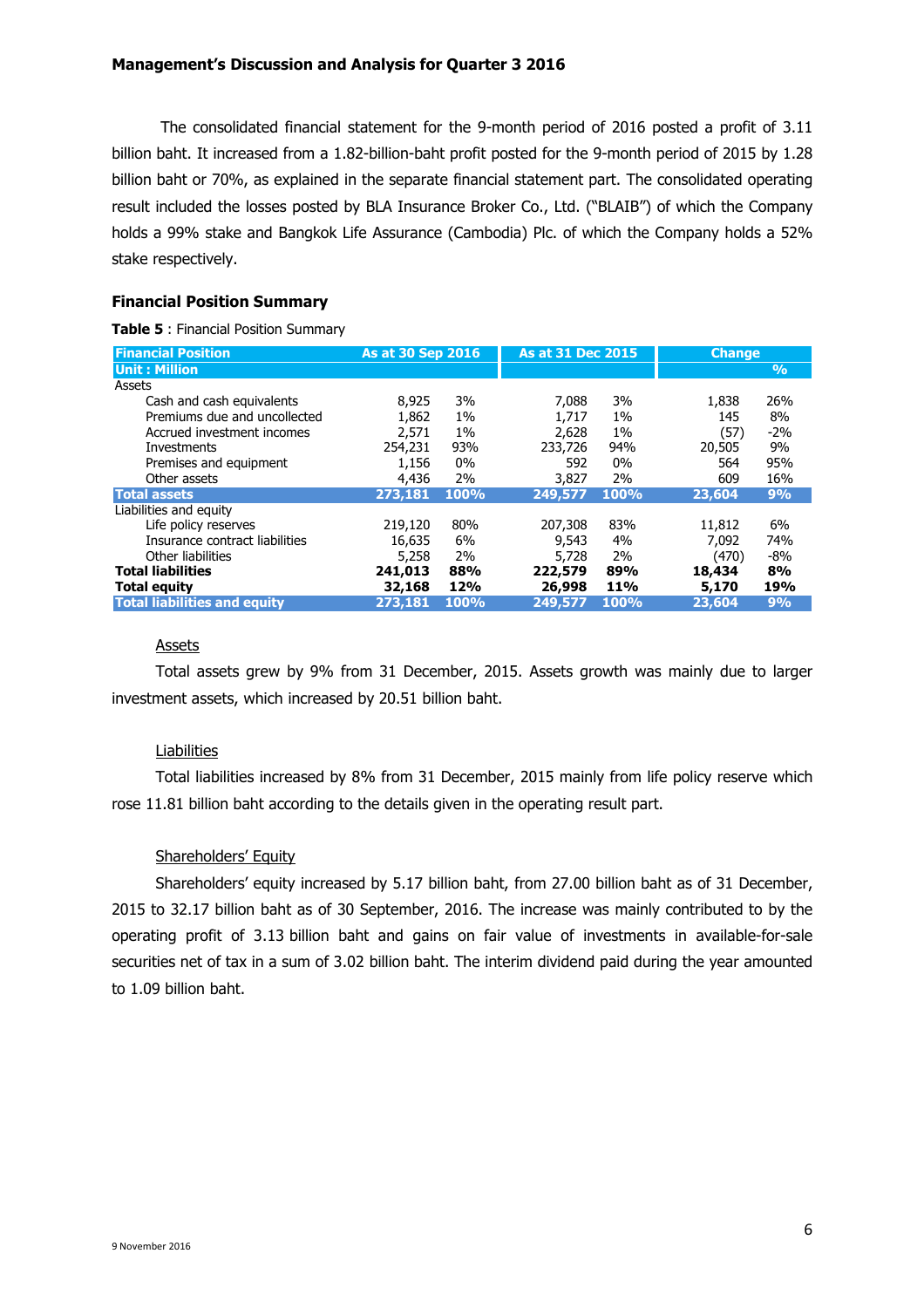# **Cash Flows**

**Table 6**: Cash Flows

| <b>Unit: Million</b>                     | <b>Statement of cash flows</b> |          |               |  |  |
|------------------------------------------|--------------------------------|----------|---------------|--|--|
| For the quarter                          | 3/2016                         | 3/2015   | <b>Change</b> |  |  |
| Source (used) of fund                    |                                |          |               |  |  |
| Operating activities                     | 3,064                          | (6, 151) | 9,215         |  |  |
| Investment activities                    | (734)                          | (211)    | (523)         |  |  |
| Financing activities                     | (492)                          | 1,114    | (1,607)       |  |  |
| Net increased (decreased) in cash        | 1,838                          | (5, 247) | 7,085         |  |  |
| Cash and cash equivalents -beginning     | 7,088                          | 5,703    | 1,384         |  |  |
| <b>Cash and cash equivalents -ending</b> | 8,925                          | 456      | 8,469         |  |  |

Cash and cash equivalents as of 30 September, 2016 were 8.93 billion baht, a 26% or a 1.84 billion-baht increase from 7.09 billion baht as of 31 December, 2015. Cash and cash equivalents as of 30 September, 2015 were 456 million baht, a 92% or a 5.25-billion-baht decrease from 5.70 billion baht as of 31 December, 2014. In 2015, there were more uses of fund than sources of fund; the uses of fund were for investments in short-term bank deposit. In 2016, there were less uses of fund than sources of fund.

Regarding cash flows, the sources of funds from operating activities amounted to 3.06 billion baht in the third quarter of 2016. In the third quarter of 2015, cash flows from operating activities were negative due to the following:

- 1) Net premiums written were in a sum of 29.99 billion baht in 2016, a decrease by 1.49 billion baht from the same period of 2015.
- 2) Interests, dividends, and other investment income amounted to 9.80 billion baht in 2016, a decrease by 203 million from the same period of 2015.
- 3) Benefits payments and insurance claims increased by 2.16 billion baht from 11.73 billion baht in 2015 to 13.89 billion baht in 2016.
- 4) Investments in securities and cash deposits with financial institutions amounted to 15.82 billion baht in 2016, an increase by 13.52 billion baht year on year.

The uses of funds were for investment activities which included purchases of land, buildings and equipment in a sum of 625 million baht and an investment in a sum of 108 million baht in Bangkok Life Assurance (Cambodia) Plc which is registered in Cambodia.

For the main uses of funds from financing activities in 2016, the Company paid a dividend in a sum of 544 million baht. The Company received cash from exercised warrants in a sum of 41 million baht.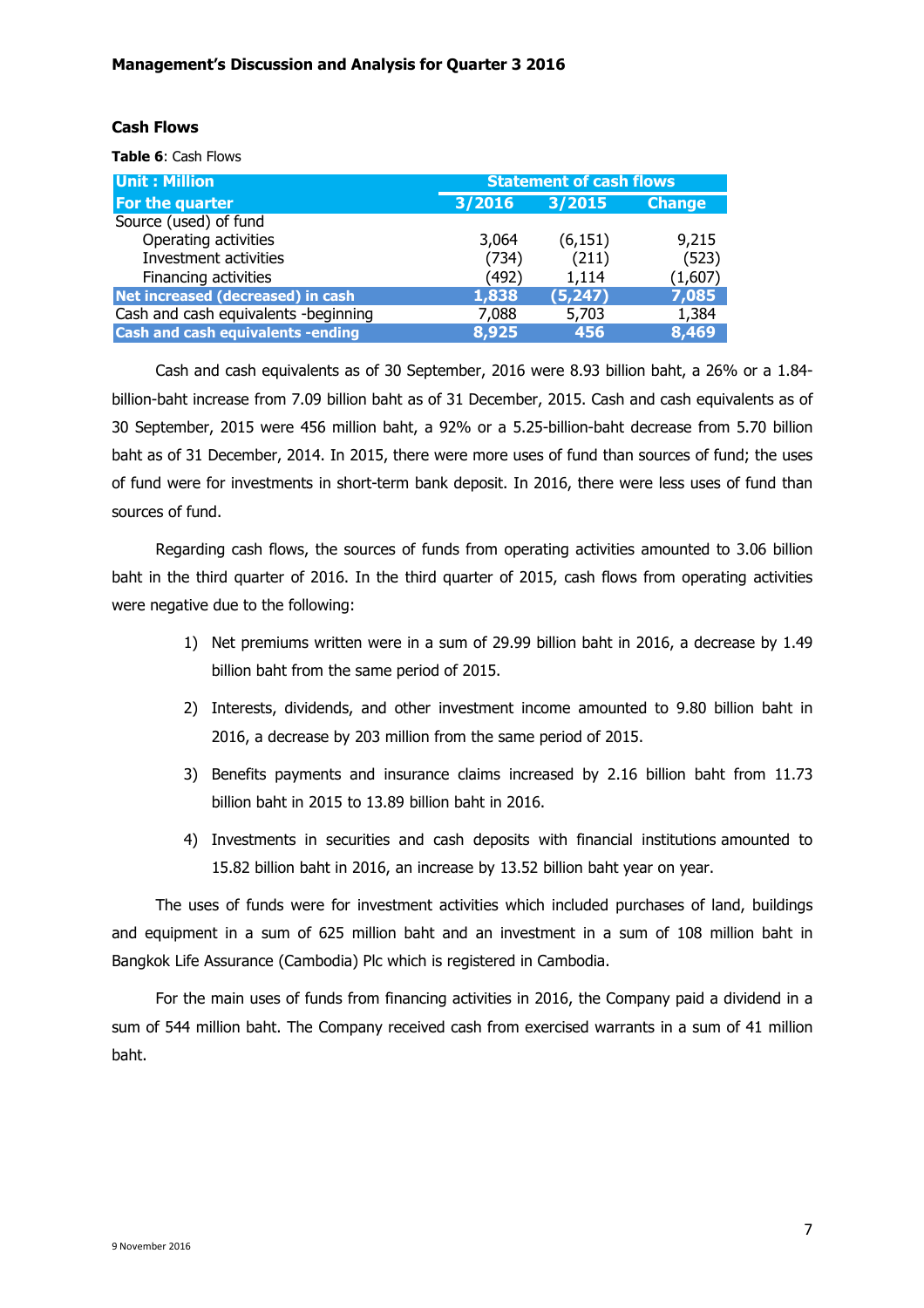# **Key Financial Ratios**

**Table 7** : Financial Ratios<sup>3</sup>

| <b>Financial ratio</b> |     | <b>Ouarter</b> | 9 months periods |            |  |
|------------------------|-----|----------------|------------------|------------|--|
|                        |     | 3/2016 3/2015  | 2016             | 2015       |  |
| NI / Total income      | 5%  | $-7%$          | 8%               | 5%         |  |
| EBIT / Net premium     | 7%  | $-1.3%$        | <b>12%</b>       | 7%         |  |
| NI / Net premium       | 7%  | $-9%$          | 11 <sub>%</sub>  | 6%         |  |
| Reserve / Net premium  | 77% | 88%            | 64%              | <b>71%</b> |  |

# **Capital Adequacy under Risk-Based Capital: RBC**

The Company capital adequacy ratio as of 30 September, 2016 was 284%<sup>4</sup>. It decreased from 309% as of 31 December, 2015. This ratio is higher than 140%, the minimum level required by the Office of Insurance Commission (OIC).

# **Industry Overview**

Industry total life insurance premiums as of September 2016 were 414.39 billion baht<sup>5</sup>, a 6.01% increase year on year. They can be divided into first year premiums of 119.27 billion baht, a declining growth of 2.81% and renewal year premiums of 295.12 billion baht, a 10.04% increase. The top six market share companies are as follows:

| No. | Company                   | <b>FYP</b> | <b>RYP</b> | ТP        | Market share |
|-----|---------------------------|------------|------------|-----------|--------------|
| 1   | AIA                       | 17,662.12  | 67,205.49  | 84,867.61 | 23.21%       |
| 2   | Muang Thai Life Assurance | 25,835.98  | 47,140.58  | 72,976.56 | 19.96%       |
| 3   | Thai Life Insurance       | 17,001.31  | 41,328.02  | 58,329.34 | 15.95%       |
| 4   | <b>SCB Life Assurance</b> | 10,084.24  | 32,565.56  | 42,649.81 | 11.66%       |
| 5   | Krungthai-AXA Life        | 11,317.09  | 29,964.42  | 41,281.51 | 11.29%       |
| 6   | Bangkok Life Assurance    | 7,052.99   | 23,285.93  | 30,338.92 | 8.30%        |

## **Table 8**: Market share

<sup>3</sup> Calculation formulas:

l

Net income to net premium ratio = net income/ net premium

<sup>4</sup> This ratio has not been audited by CPA.

Net income ratio  $=$  net income/ total income

EBIT to net premium ratio  $=$  net income before tax/ net premium

Reserve to net premium ratio  $=$  increase in policy reserve over the previous year/ net premium

<sup>&</sup>lt;sup>5</sup> Source: Thai Life Insurance Association